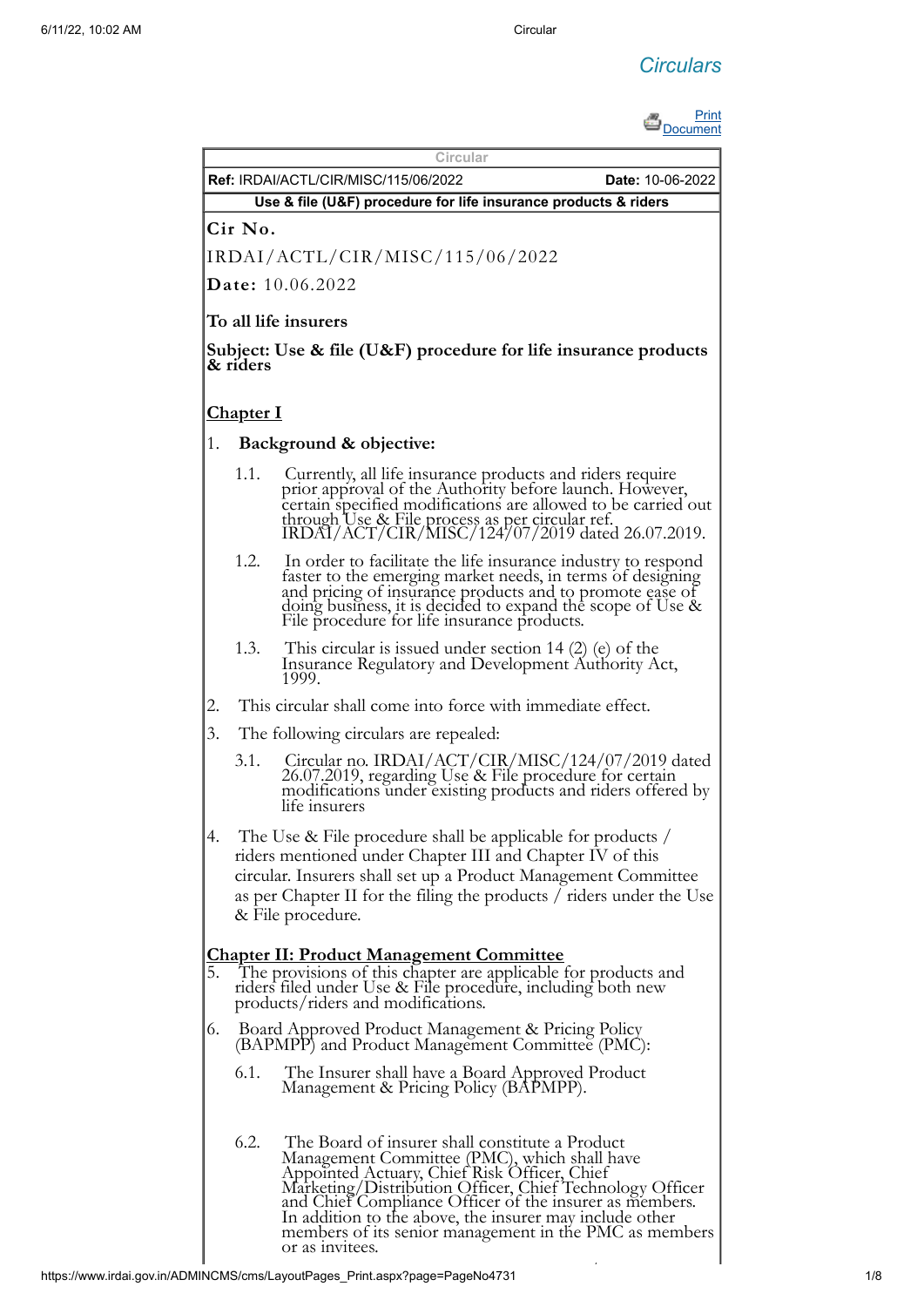- 7. The PMC shall review and approve the products/riders in line with Board Approved Product Management & Pricing Policy (BAPMPP) before filing with the Authority under Use & File procedure. The PMC shall ensure that the Benefits reflecting in sales literature, Terms and Conditions reflecting in Policy document shall be consistent with the design approved.
- 8. The PMC shall carry out a due diligence process and record its concurrence/sign off on various product related risks (such as risks related to capital requirements, profitability, underwriting, reinsurance etc.) to ensure proper product design, appropriate pricing, and filing with the Authority with complete compliance of regulatory requirements.
- 9. The CEO of the insurer shall have an overall responsibility for ensuring that a robust due diligence process is in place to mitigate risks arising from the products.
- 10. The quorum for the Product Management Committee shall be 3 members in addition to Appointed Actuary.

# **Chapter III: APPLICABILITY OF Use & File (U&F) for NEW**

# **PRODUCTS**

- 11. **Applicability:** The provisions of this chapter shall be applicable for the following products / riders:
	- 11.1. Individual non-linked pure term products
	- 11.2. Individual non-linked term products with return of premium
	- 11.3. Individual non-linked health products
	- 11.4. Individual unit-linked products which are offered with the existing approved funds only
	- 11.5. Group Non-linked term insurance products (including one-year renewable, single premium)
	- 11.6. The following group non-linked savings insurance products:<br> $11.6.1$ .<br> $11.6.2$ .<br> $11.6.3$ .
		- 11.6.1. Group Non-Linked Superannuation Product
		- 11.6.2. Group Non-Linked Gratuity Product
		- 11.6.3. Group Leave Encashment Product
		- 11.6.4. Group Post-Retirement Medical Product
	- 11.7. Group Non-linked credit life insurance products
	- 11.8. Group Non-linked health products
	- 11.9. All riders for individual  $&$  group business, including: 11.9.1. Term rider
		- 11.9.2. Accidental Death Benefit rider
		- 11.9.3. Accidental Total / Partial Permanent
			- Disablement rider
		- 11.9.4. Waiver of Premium rider
		- 11.9.5. Critical Illness rider
		- 11.9.6. Terminal Illness rider
		- (The above list of riders is not exhaustive.)
- 12. A new product or rider filed under this chapter shall fulfil the following specific conditions:
	- 12.1. In case of introduction of a new product/rider replacing an existing similar product/rider, the premium rates and benefits of the new product/rider shall be reasonable and fair.
	- 12.2. The number of options / variants offered under the product shall be reasonable. All options shall be easily explainable to prospective policyholders. Policyholders shall not be offered any overlapping benefits.
	- 12.3. For individual unit linked insurance products (ULIPs):
		- 12.3.1. Expected Unit Fund value at Maturity shall be at least 90% of total premium paid at 4% gross yield on the Unit Fund after allowing for all the deductions under the policy, including underwriting loadings, if any.
		- 12.3.2. The mortality rate assumption used for mortality charge shall be consistent with that used for profit testing the product.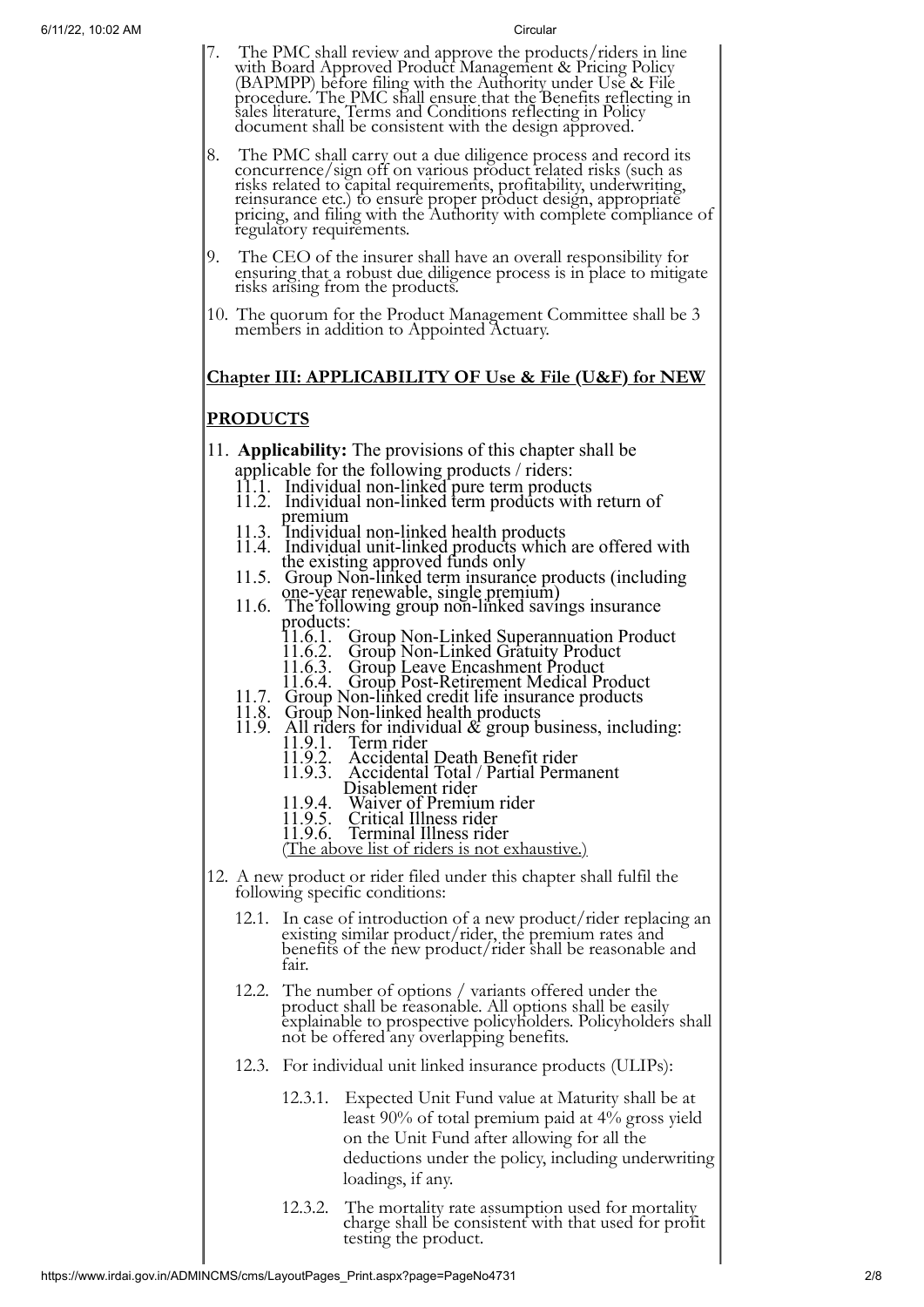|                                                                                                                                                                                                                                                                                                                                                                                              |                                                                                                                                                                                                | Circular                                                                                                                                                                                 |                                                                                                                                                                                                                                                                           |  |  |  |  |
|----------------------------------------------------------------------------------------------------------------------------------------------------------------------------------------------------------------------------------------------------------------------------------------------------------------------------------------------------------------------------------------------|------------------------------------------------------------------------------------------------------------------------------------------------------------------------------------------------|------------------------------------------------------------------------------------------------------------------------------------------------------------------------------------------|---------------------------------------------------------------------------------------------------------------------------------------------------------------------------------------------------------------------------------------------------------------------------|--|--|--|--|
|                                                                                                                                                                                                                                                                                                                                                                                              | 12.4. For pure risk premium products:                                                                                                                                                          |                                                                                                                                                                                          |                                                                                                                                                                                                                                                                           |  |  |  |  |
|                                                                                                                                                                                                                                                                                                                                                                                              | 12.4.1.                                                                                                                                                                                        | For products with return of premiums: Surrender<br>Value shall follow a smooth progression and shall<br>be close to the guaranteed maturity value towards<br>the end of the policy term. |                                                                                                                                                                                                                                                                           |  |  |  |  |
|                                                                                                                                                                                                                                                                                                                                                                                              | 12.4.2.                                                                                                                                                                                        | For limited pay/single pay products: Benefits<br>payable on surrender of the policy shall be<br>reasonable and fair.                                                                     |                                                                                                                                                                                                                                                                           |  |  |  |  |
|                                                                                                                                                                                                                                                                                                                                                                                              | 12.4.3.                                                                                                                                                                                        | For group products (other than fund based group<br>products):                                                                                                                            |                                                                                                                                                                                                                                                                           |  |  |  |  |
|                                                                                                                                                                                                                                                                                                                                                                                              |                                                                                                                                                                                                | 12.4.3.1.                                                                                                                                                                                | Where different premium rates are<br>applicable for different mortality<br>assumptions, the selection of a specific<br>mortality rate for a particular group shall<br>be in accordance with objective criteria<br>laid down in the Board-approved<br>underwriting policy. |  |  |  |  |
|                                                                                                                                                                                                                                                                                                                                                                                              |                                                                                                                                                                                                | 12.4.3.2.                                                                                                                                                                                | The discounts and loadings offered<br>based on various rating factors specific<br>to the group, such as group size, shall be<br>based on objective criteria and shall be<br>in accordance with the Board-approved<br>underwriting policy.                                 |  |  |  |  |
|                                                                                                                                                                                                                                                                                                                                                                                              | 12.4.4.                                                                                                                                                                                        |                                                                                                                                                                                          | For credit life products:                                                                                                                                                                                                                                                 |  |  |  |  |
|                                                                                                                                                                                                                                                                                                                                                                                              |                                                                                                                                                                                                | 12.4.4.1.                                                                                                                                                                                | The coverage term at inception shall<br>not be more than the loan tenure.                                                                                                                                                                                                 |  |  |  |  |
|                                                                                                                                                                                                                                                                                                                                                                                              |                                                                                                                                                                                                |                                                                                                                                                                                          | 12.4.4.2. Sum Assured shall be consistent with<br>the loan schedule.                                                                                                                                                                                                      |  |  |  |  |
|                                                                                                                                                                                                                                                                                                                                                                                              | 12.4.5.                                                                                                                                                                                        |                                                                                                                                                                                          | For non-linked riders, if required, expenses may be<br>loaded only on marginal basis.                                                                                                                                                                                     |  |  |  |  |
| 12.5.                                                                                                                                                                                                                                                                                                                                                                                        | If the product/rider has a health component, non-<br>standardized exclusions shall be in line with medical ethics,<br>based on medico-legal opinion obtained by the insurer in<br>this regard. |                                                                                                                                                                                          |                                                                                                                                                                                                                                                                           |  |  |  |  |
| 13. Procedure for filing a new product or rider under U&F<br><b>procedure:</b> With the approval of the PMC, the insurer shall file<br>the documents as per para 22 with the Authority through an<br>online platform (currently BAP), to generate the UIN. The insurer<br>shall launch the product within 15 days from the date of<br>generation of UIN with an intimation to the Authority. |                                                                                                                                                                                                |                                                                                                                                                                                          |                                                                                                                                                                                                                                                                           |  |  |  |  |
|                                                                                                                                                                                                                                                                                                                                                                                              |                                                                                                                                                                                                |                                                                                                                                                                                          | <b>Chapter IV: Use &amp; File for Certain Modifications</b>                                                                                                                                                                                                               |  |  |  |  |
|                                                                                                                                                                                                                                                                                                                                                                                              | 14. Applicability:                                                                                                                                                                             |                                                                                                                                                                                          |                                                                                                                                                                                                                                                                           |  |  |  |  |
| For products / riders included in para 11 which satisfy the<br>14.1.<br>conditions in para 12, modifications shall be carried out<br>only through U&F route as per conditions under this<br>chapter.                                                                                                                                                                                         |                                                                                                                                                                                                |                                                                                                                                                                                          |                                                                                                                                                                                                                                                                           |  |  |  |  |
| 14.2. For other products / riders:                                                                                                                                                                                                                                                                                                                                                           |                                                                                                                                                                                                |                                                                                                                                                                                          |                                                                                                                                                                                                                                                                           |  |  |  |  |
|                                                                                                                                                                                                                                                                                                                                                                                              | 14.2.1.                                                                                                                                                                                        |                                                                                                                                                                                          | If the modification satisfies all the conditions<br>mentioned in this chapter, it shall be carried out<br>through U&F route under this chapter.                                                                                                                           |  |  |  |  |
|                                                                                                                                                                                                                                                                                                                                                                                              | 14.2.2.                                                                                                                                                                                        |                                                                                                                                                                                          | If the modification does not satisfy one or more<br>conditions mentioned in this chapter, it shall be<br>carried out through F&U route                                                                                                                                    |  |  |  |  |
|                                                                                                                                                                                                                                                                                                                                                                                              |                                                                                                                                                                                                |                                                                                                                                                                                          | 15. Modifications permitted with UIN change: Changes in                                                                                                                                                                                                                   |  |  |  |  |
| premium rates/charges and/or benefit amounts due to changes in<br>any of the following will be processed through Use and File route<br>with change in UIN.                                                                                                                                                                                                                                   |                                                                                                                                                                                                |                                                                                                                                                                                          |                                                                                                                                                                                                                                                                           |  |  |  |  |
| <u>15.1. Interest rates under premium basis.</u>                                                                                                                                                                                                                                                                                                                                             |                                                                                                                                                                                                |                                                                                                                                                                                          |                                                                                                                                                                                                                                                                           |  |  |  |  |

https://www.irdai.gov.in/ADMINCMS/cms/LayoutPages\_Print.aspx?page=PageNo4731 3/8

15.2. Mortality assumptions under premium basis.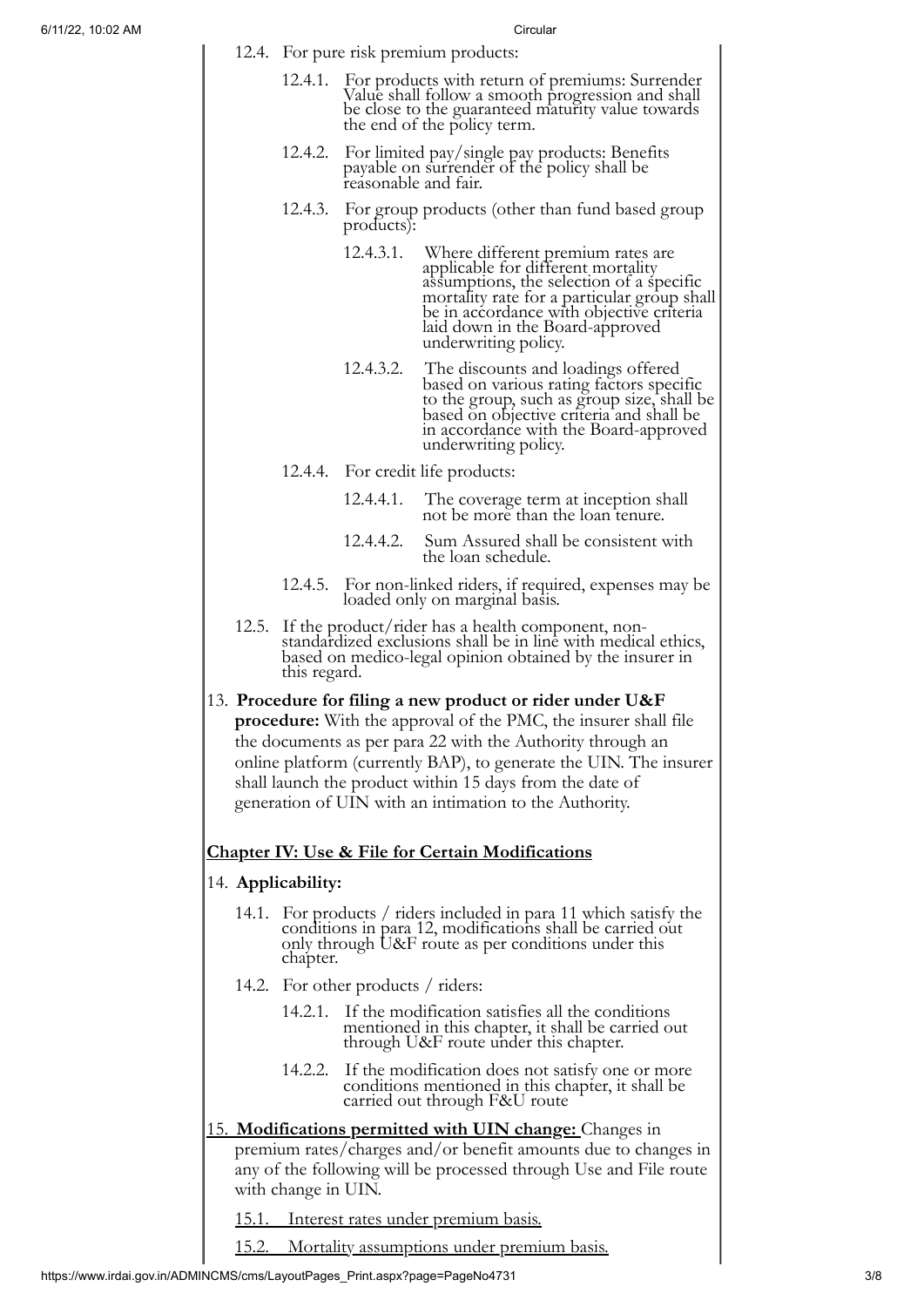- 15.3. Morbidity assumptions under premium basis.
- 15.4. Expenses assumptions under premium basis, including change in expected commission/remuneration/reward costs
- 15.5. Lapse, surrender and paid-up assumptions under premium basis.
- 15.6. Extension of premium table to higher/lower ages and/or to longer /shorter premium payment terms and policy terms under approved products/riders.
- 15.7. Change in minimum/maximum premium and/or benefit amounts.
- 15.8. Any other change permitted under para 14.1
- 16. **Modifications permitted without UIN change:** The following modifications shall be through Use and File route without change in UIN:
	- 16.1. Addition/deletion of existing riders to existing products
	- 16.2. Addition/deletion of premium payment modes (frequencies).
	- 16.3. Addition/deletion of distribution channel
	- 16.4. Addition of existing unit linked funds to existing unit linked products.
	- 16.5. Change in tax rate assumption for the Insurer
	- 16.6. Change in Reinsurance arrangements
	- 16.7. Addition/deletion of one or more payment modes to income benefits payable to policyholders
	- 16.8. Change in interest rate for revivals / policy loans
	- 16.9. Modification in products solely because of change in any applicable Act/ government scheme rules or based on specific directions from the Authority

# 17. **Applicability to existing policyholders where modifications done without UIN change:**

- 17.1. The benefits of any modifications made without UIN change may be extended to existing policyholders, if the policyholders so wish. However, no such modification shall:
	- 17.1.1. Restrict or take away the rights or options available to existing policyholders.
	- 17.1.2. Vary the premiums / charges / benefits etc. to their disadvantage.
- 17.2. However, for modifications without UIN change made due to change in government scheme rules and / or based on specific directions from the Authority, the applicability to existing policyholders will be as per the applicable scheme rules / directions.

# 18. **Conditions to be satisfied for filing under this chapter:**

- 18.1. There is no change in benefit structure/ design of the product or rider.
- 18.2. Modifications without UIN change shall be applicable only when there is no change in premium rates and/or charges and/or benefits under the product/rider, except for modifications carried out as under in para 16.9. If there is any change in the premium rates and/or charges and/or benefits, due to modifications as per para 16, then Use & File procedure with change in UIN shall be followed subject to compliance with provisions under Para 18.5.
- 18.3. Prior directions given by the Authority in respect of the product or rider, if any, including conditions stipulated at the time of approval of the product or rider under F&U procedure, shall remain applicable to the modified version also.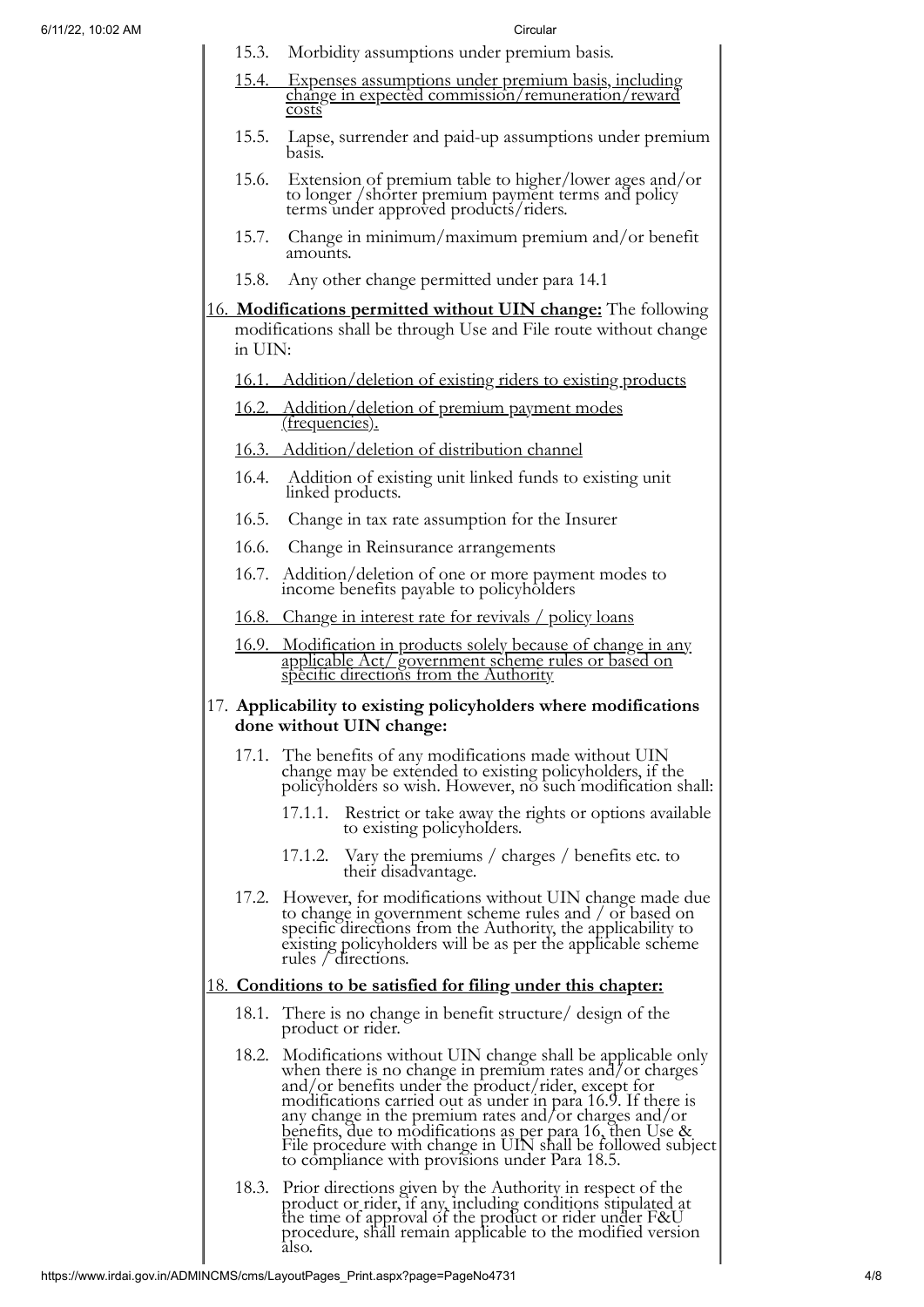| 6/11/22, 10:02 AM |                                      | Circular                                                                                                                                                                                                                                                                                                                                                                                                                                                              |  |  |  |
|-------------------|--------------------------------------|-----------------------------------------------------------------------------------------------------------------------------------------------------------------------------------------------------------------------------------------------------------------------------------------------------------------------------------------------------------------------------------------------------------------------------------------------------------------------|--|--|--|
|                   |                                      | <u>18.4. One or more changes under either para 15</u> or 16 above may<br>be made simultaneously. However, if any change is made<br>under para 15, the UIN shall be changed, even if other<br>changes are made simultaneously under para 16.                                                                                                                                                                                                                           |  |  |  |
|                   | 18.5.                                | The total changes in benefits/charges/premium rates, as<br>applicable, during any financial year shall not exceed:                                                                                                                                                                                                                                                                                                                                                    |  |  |  |
|                   |                                      | 18.5.1. $\pm$ 15% for changes on account of change in<br>interest rate assumptions under para 15.1                                                                                                                                                                                                                                                                                                                                                                    |  |  |  |
|                   |                                      | 18.5.2. $\pm 20\%$ for all other changes                                                                                                                                                                                                                                                                                                                                                                                                                              |  |  |  |
|                   |                                      | (This condition is not applicable for products / riders)<br>included in para 11 which satisfy the conditions in para 12.<br>However, the revised premium rates and benefits shall be<br>reasonable and fair)                                                                                                                                                                                                                                                          |  |  |  |
|                   |                                      | 18.6. Except for the changes mentioned in para 15.1, 16.1, 16.2,<br>16.3, 16.4, 16.5, and 16.9, there shall be a gap of at least one<br>year from the initial launch or previous modification of the<br>product or rider, whichever is later.                                                                                                                                                                                                                         |  |  |  |
|                   |                                      | 19. Procedure for modifying existing products and riders:                                                                                                                                                                                                                                                                                                                                                                                                             |  |  |  |
|                   |                                      | 19.1. The modified version shall be launched only with the<br>approval of the PMC.                                                                                                                                                                                                                                                                                                                                                                                    |  |  |  |
|                   |                                      | 19.2. The existing version of the product or rider shall be<br>withdrawn from the market for new business before launch<br>of modified version of that product or rider.                                                                                                                                                                                                                                                                                              |  |  |  |
|                   |                                      | 19.3. The documents as per para 22 shall be filed with the<br>Authority through an online platform (currently BAP)<br>within seven days from the date of launch of modified<br>version of the product/rider.                                                                                                                                                                                                                                                          |  |  |  |
|                   |                                      | 19.4. Where the modification requires UIN change, the Insurer<br>shall allot the next higher version of UIN as per the current<br>procedure as explained below:<br>If UIN of the existing product is 123N111V01, the UIN of<br>the modified product will be 123N111V02. It is to be noted<br>that the last three characters of UIN stand for the "version"<br>of the product. This process shall be followed every time a<br>product is modified under this circular. |  |  |  |
|                   |                                      | 19.5. The modified UIN will be displayed in all the documents of<br>the modified product.                                                                                                                                                                                                                                                                                                                                                                             |  |  |  |
|                   | <b>Chapter V: General Provisions</b> |                                                                                                                                                                                                                                                                                                                                                                                                                                                                       |  |  |  |
|                   |                                      | <u>20. This chapter applies to all products / riders including modification</u>                                                                                                                                                                                                                                                                                                                                                                                       |  |  |  |
|                   |                                      | <u>filed under Use &amp; File procedure.</u>                                                                                                                                                                                                                                                                                                                                                                                                                          |  |  |  |
|                   |                                      | 21. General conditions to be satisfied:                                                                                                                                                                                                                                                                                                                                                                                                                               |  |  |  |
|                   | 21.1.                                | Compliance with the Insurance Act, 1938, all Regulations<br>and directions of the Authority, and all other extant norms<br>as applicable.                                                                                                                                                                                                                                                                                                                             |  |  |  |
|                   | 21.2.                                | Compliance with additional guidance including any check-<br>list issued/communicated by the Authority from time to<br>time                                                                                                                                                                                                                                                                                                                                            |  |  |  |
|                   |                                      | 21.3. The premium rates/charges, benefit structure, terms and<br>conditions are workable and sound, the underlying<br>assumptions are reasonable and premium rates/charges are<br>fair and appropriately reflect benefits and terms &<br>conditions of the product.                                                                                                                                                                                                   |  |  |  |
|                   |                                      | 21.4. The premium derivation, rating process and discount<br>offered / loading applied shall be unambiguous and<br>objectively defined such that similar risks shall not be<br>discriminated in terms of premium being charged.                                                                                                                                                                                                                                       |  |  |  |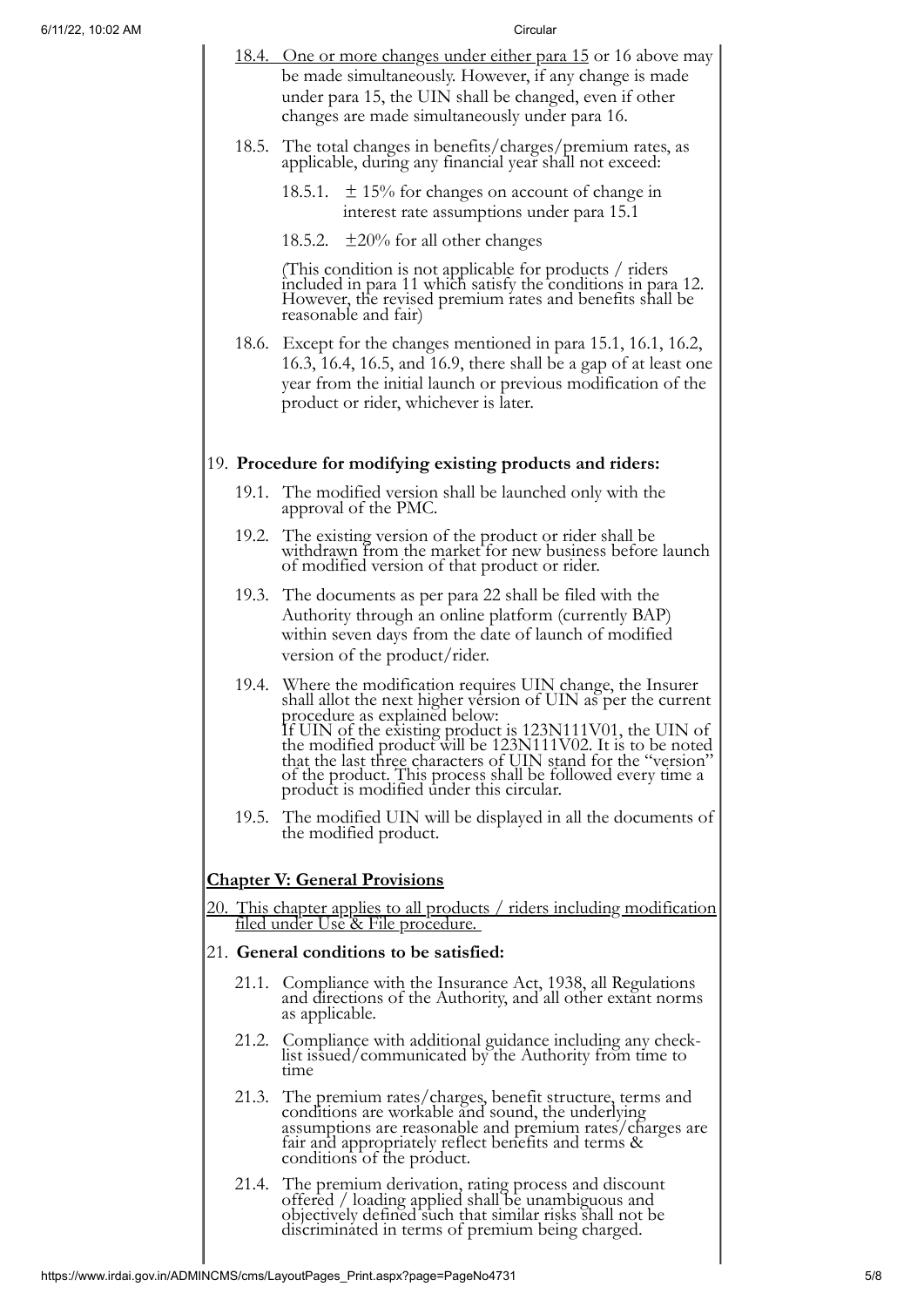- 21.5. The premium rates and charges have been derived using generally accepted actuarial principles. A few examples are given below:
	- 21.5.1. Premium rates/ charges/ benefits under life insurance products vary by age.
	- 21.5.2. There is consistency between the investment return assumption and assumption for inflation of expenses while deriving premium rates.

Note: The above list of generally accepted actuarial principles is only indicative and not exhaustive.

- 21.6. Pricing basis is in line with the insurer's own experience, to the extent applicable.
- 21.7. There is consistency between the pricing assumptions and the valuation assumptions used for profit testing, to the extent applicable.
- 21.8. The premium rates/charges are equitable between policies sold through different distribution channels.
- 21.9. If there is a feature such as settlement option/income option/inbuilt income option etc. where benefits are payable in instalments on death or maturity, the instalment/income period shall be reasonable.
- 21.10. The products/riders shall be financially viable at the portfolio level
- 21.11. The profit margin shall be reasonable.
- 21.12. The information submitted shall be consistent across all the filed documents.
- 21.13. Proposal form contains particulars which are in conformity with the provisions of Section 41 & 45 of the Insurance Act, 1938.
- 21.14. The premium basis shall be supported by comparison of actual experience with the assumption over a period of 3 to 5 years under that product/rider and/or that product segment/rider segment.
- 21.15. The product/rider shall be offered in the market only as per the filed documents.
- 21.16. The insurer shall build up, maintain and monitor the experience under all the distinct covers (including base and rider covers) separately.

### 22. **Documents to be submitted:**

- 22.1. Use and File application, in the same format as per the circular No. IRDA/ACTL/FUP/VER 2.0/Dec. 2001, dated 12-12-2001 as used for File and Use application.
- 22.2. Sales literature, benefit illustration wherever applicable
- 22.3. Policy document
- 22.4. Key features document wherever applicable
- 22.5. Proposal form
- 22.6. System readiness certificate issued by the PMC It is clarified that, for products / riders issued under this circular, the PMC shall be considered as the "delegated risk committee" of the Board for the purpose of Regulation 10 of IRDAI (Non-Linked Insurance Products) Regulations, 2019 and Regulation 36 of IRDAI (Unit-Linked Insurance Products) Regulations, 2019.
- 22.7. Minutes of the PMC meeting approving the product  $\ell$
- rider to be filed
- 22.8. Certificate as per Annexure I<br>22.9. Anv other documents require
- 22.9. Any other documents required to be filed as per other Regulations or circulars issued by the Authority
- 22.10. For modifications:
	- 22.10.1. Table showing all the changes from the existing version, along with a certification from the Appointed Actuary that there are no other changes.
	- 22.10.2. Justification of changes in pricing basis, if any
	- 22.10.3. List of paras of this circular under which
		- modification have been carried out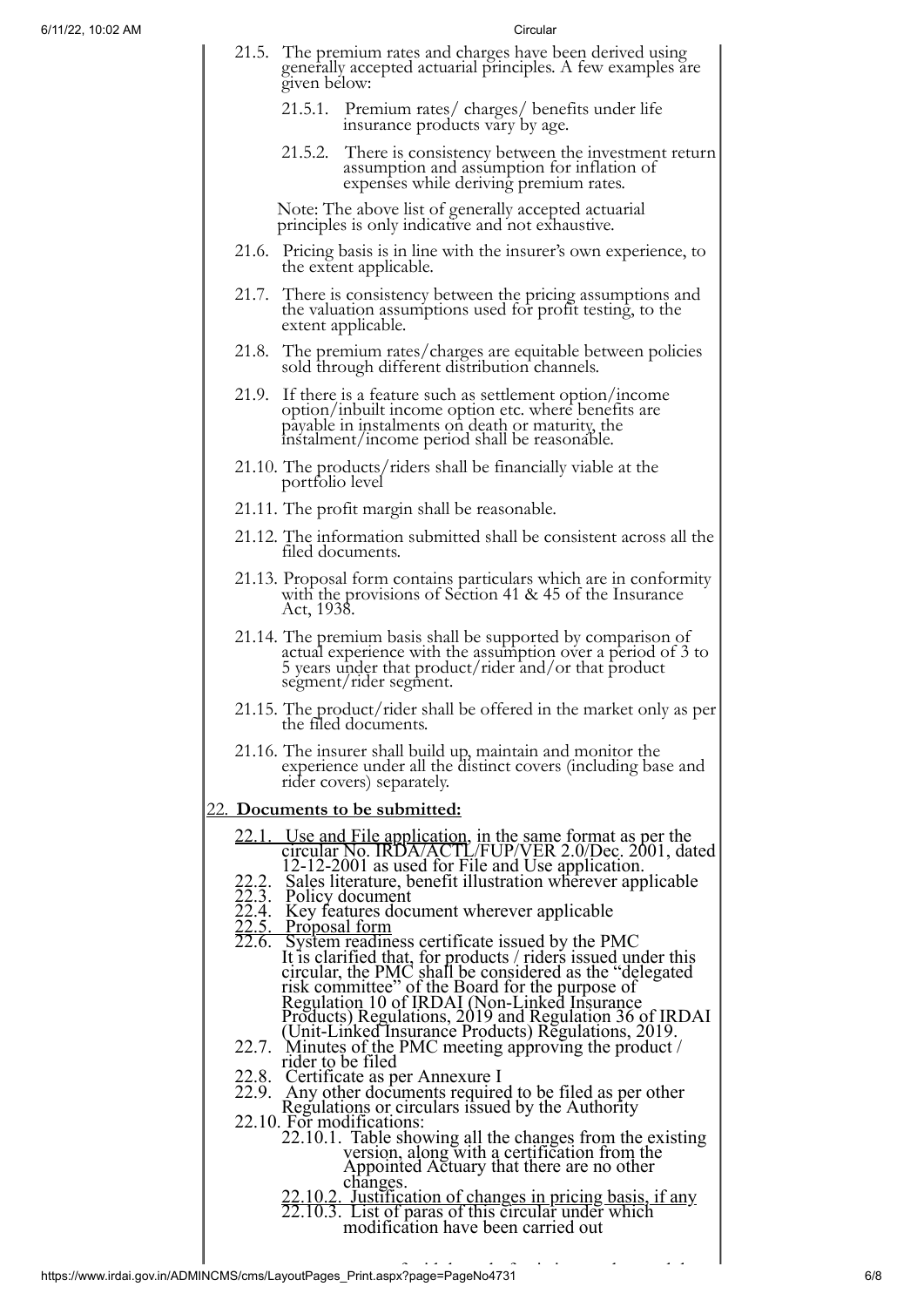22.10.4. Date of withdrawal of existing product and date of launch of modified product along with UIN details. Note: For modifications, the documents in paras 22.1 to

22.5 should be in track changes mode, showing changes from the earlier version.

# 23. **Regulatory actions:**

- 23.1. The Authority may, at any time, examine any documents filed by an insurer under this circular and/or the products/riders it offers for sale in the market.
- 23.2. If any violation of extant norms (including the provisions of this circular) is noted, the Authority may initiate action, as deemed appropriate, against the signatories of the certificate, the members of the PMC, and the insurer, jointly and/or severally, under the applicable provisions of the Insurance Act, 1938 or any other applicable legal / regulatory provision.
- 23.3. The Authority reserves its right to issue any appropriate direction under Section 14 of the IRDA Act, 1999 to any insurer on any products / riders launched or proposed to be launched under this circular. This may include, but is not restricted to:
	- 23.3.1. Directing the insurer to withdraw the product / rider
	- 23.3.2. Withdrawing the Use & File facility for products / riders for such period as may be determined
- 24. Transitory provisions for filing products/riders under this circular until the required changes have been implemented in the BAP platform shall be communicated to life insurers separately.
- 25. The File & Use applications of the products/riders already filed with the Authority, which are under process will be returned to the insurer provided the filing (new/modification) is permitted under Chapter III or Chapter IV of this circular.
- 26. The Appointed Actuary shall submit the summary of products launched/modified during the year under U&F procedure including experience under such products along with Appointed Actuary's Annual Report (AAAR) as an annexure.

**(P K Arora) Member (Actuary)**

# **Annexure I: Certification**

- 1. It is hereby certified that all the provisions of IRDAI circular no. IRDA/ACT/CIR/MISC/XXX/XX/2022, as applicable for new/modification (please strike out accordingly) have been complied with and shall continue to be complied with, in respect of the product/rider $\le$  filed on  $\le$ ,
- 2. It is noted and agreed that if any non-compliance is observed in this regard or information provided hereunder found to be incorrect at any point of time, the responsible parties, which may include one or more of  $\leq$ >, its CEO, the members of its PMC, or any other responsible party may be liable to appropriate action under the applicable provisions of the Insurance Act, 1938 or any other applicable legal / regulatory norms.